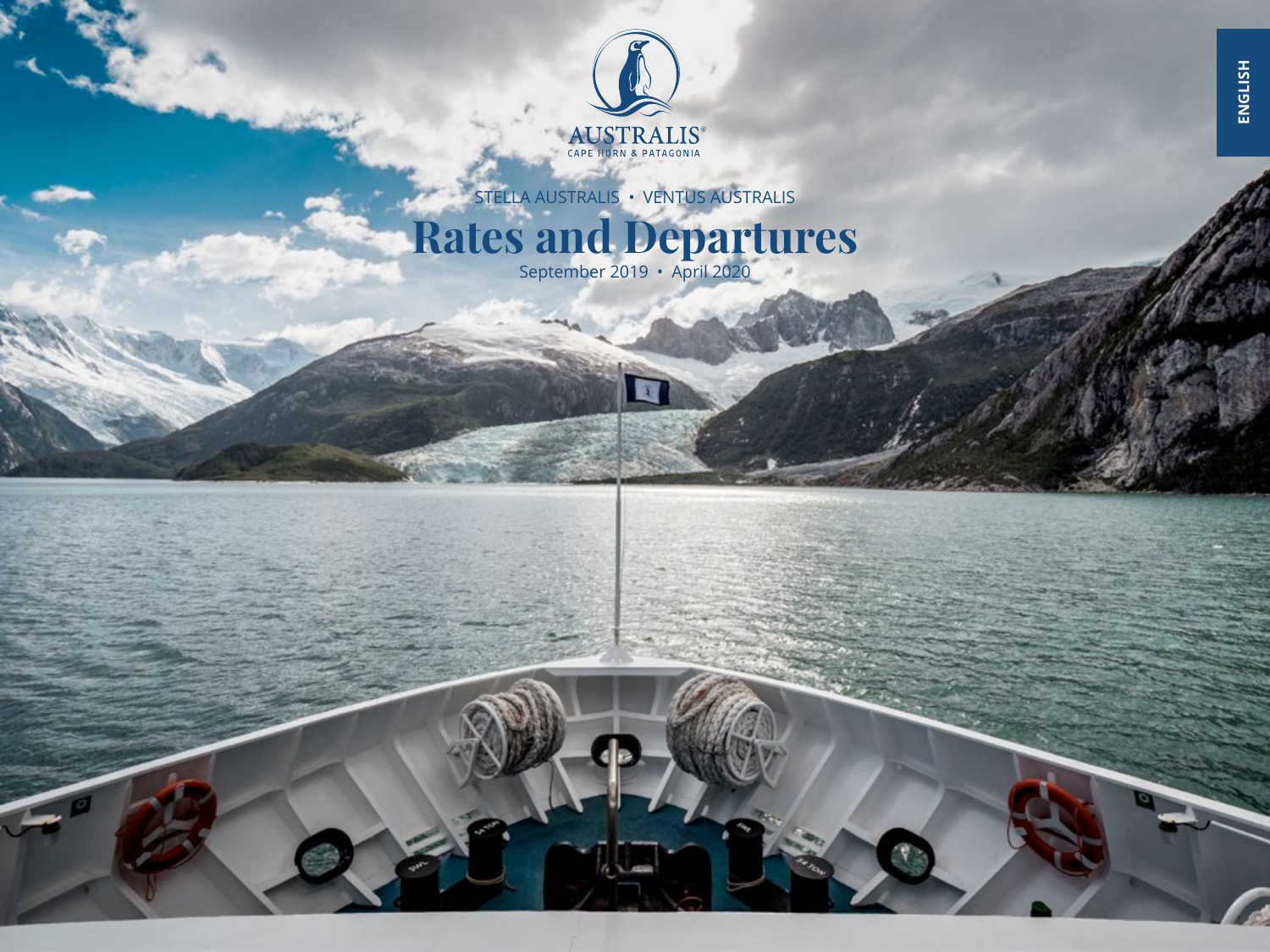## **INDEX**

## **ITINERARIES**

|                                                                                      | $\overline{3}$ |
|--------------------------------------------------------------------------------------|----------------|
|                                                                                      |                |
| Darwin's Route from Punta Arenas: PUNTA ARENAS - USHUAIA - PUNTA ARENAS (8 nights) 5 |                |
|                                                                                      |                |
| Gauchos, Penguins and Glaciers: PUNTA ARENAS - USHUAIA - PUNTA ARENAS (6 nights)     |                |

## **ADDITIONAL INFORMATION**

| . |  |
|---|--|
|   |  |

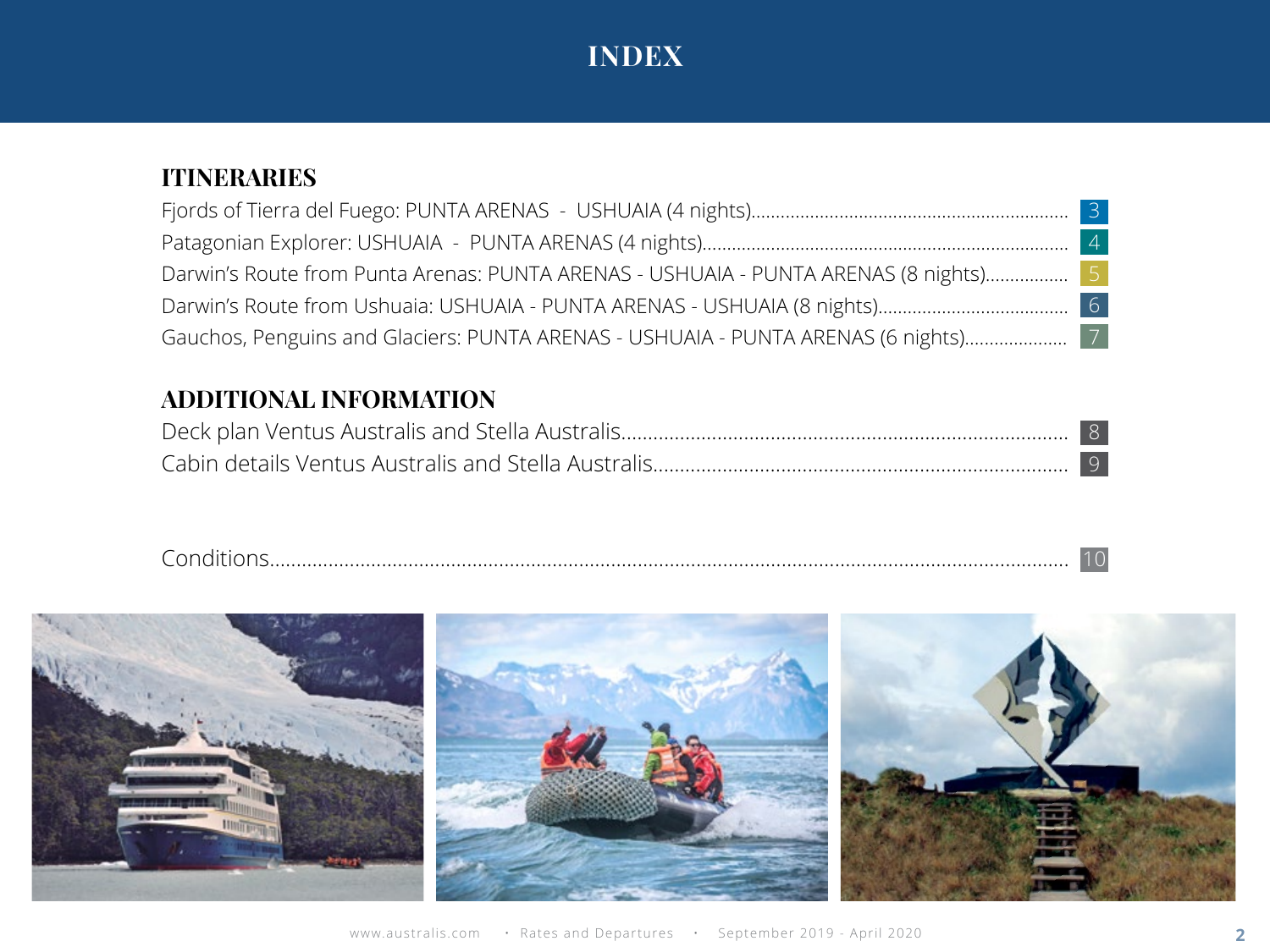### **ITINERARY: Fjords of Tierra del Fuego** Punta Arenas - Ushuaia | 4 NIGHTS | On board Stella Australis or Ventus Australis



### Day 1: Punta Arenas

Check-in between 01:00 p.m. and 05:00 p.m. in Punta Arenas. Boarding at 06:00 p.m.

Day 2: Ainsworth Bay - Tuckers Islets<sup>(1)</sup><br>We will navigate through the Almirantazgo Sound up to the Marinelli Glacier in Ainsworth Bay. During the afternoon, we will navigate to the Tuckers Islets, where we will see Magellan penguins and cormorants from our Zodiac boats.

#### Day 3: Pía Glacier - Glacier Alley

An excursion up to a vantage point overlooking the marvellous Pía Glacier. After this unforgettable experience, we will navigate through the "Glacier Alley", admiring the beautiful scenery while sipping delicious cocktails.

#### Day 4: Cape Horn - Wulaia Bay

We will navigate along the Murray Channel and Nassau Bay up to the Cape Horn National Park where, weather perm̃itting, wĕ will disembark. We will disembark aģain to visit the beautiful Wulaia Bay.

#### Day 5: Ushuaia

Arrival in Ushuaia, the capital of Tierra del Fuego and the southernmost city in the world. Disembarkation at 08:30 a.m.

\* Docking and disembarkation may be affected or delayed due to the wind and other weather conditions.

|           |      |  |                | <b>VENTUS AUSTRALIS</b> |    |    |  | <b>STELLA AUSTRALIS</b> |    |    |    |  |
|-----------|------|--|----------------|-------------------------|----|----|--|-------------------------|----|----|----|--|
| September | 2019 |  |                |                         |    |    |  |                         |    | 21 | 29 |  |
| October   | 2019 |  | 11             | 19                      | 27 |    |  | $\overline{7}$          | 15 | 23 | 31 |  |
| November  | 2019 |  | $\overline{4}$ | 12                      | 20 | 28 |  | 8                       | 16 | 24 |    |  |
| December  | 2019 |  | 6              | 14                      | 22 | 30 |  | $\overline{2}$          | 10 | 18 | 26 |  |
| January   | 2020 |  | $\overline{7}$ | 15                      | 23 | 31 |  | 3                       | 11 | 19 | 27 |  |
| February  | 2020 |  | 8              | 16                      | 24 |    |  | $\overline{4}$          | 12 | 20 | 28 |  |
| March     | 2020 |  | 3              | 11                      | 19 | 27 |  | $\overline{7}$          | 15 | 23 | 31 |  |
| April     | 2020 |  | $\overline{4}$ |                         |    |    |  |                         |    |    |    |  |

### **Departure Dates Rates for this itinerary**

| Season      | <sub>B</sub> | A         |           | AAA       | AAS       | AAAS      |
|-------------|--------------|-----------|-----------|-----------|-----------|-----------|
| Promotional | 1.440 USD    | 1.932 USD | 2.028 USD | 2.124 USD | 2.555 USD | 2.675 USD |
| l ow        | 1.800 USD    | 2.410 USD | 2.526 USD | 2.644 USD | 3.183 USD | 3.331 USD |
| High        | 2.298 USD    | 2.957 USD | 3.097 USD | 3.246 USD | 3.867 USD | 4.054 USD |

Rates are per person• in US Dollar • double occupancy in the cabin • port taxes are not included (60 USD per person) • cabin details on page 8 and 9.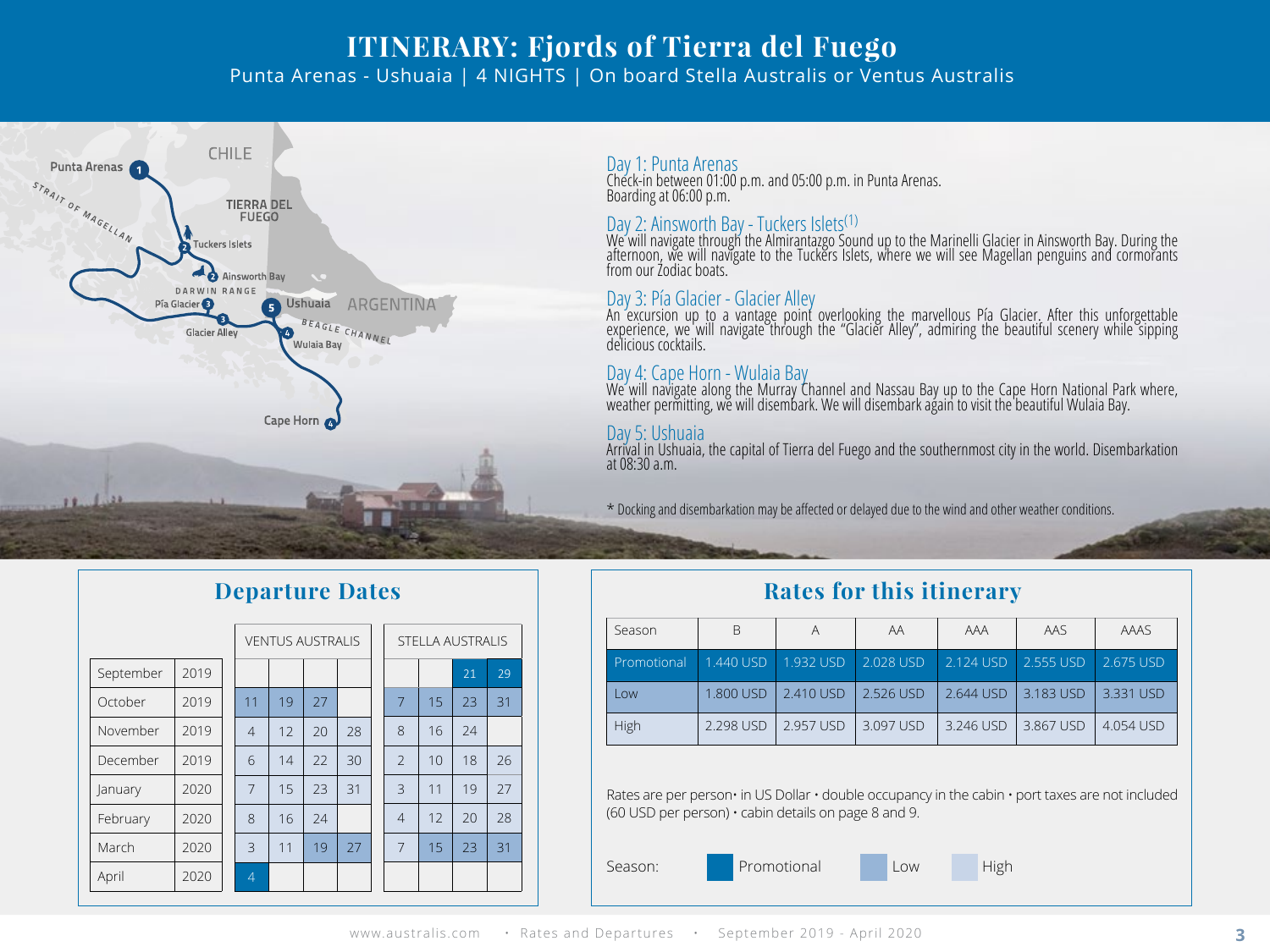## **ITINERARY: Patagonian Explorer**

Ushuaia - Punta Arenas | 4 NIGHTS | On board Ventus Australis or Stellla Australis



#### Day 1: Ushuaia

Check-in between 10:00 a.m. and 05:00 p.m. Boarding at 06:00 p.m.

#### Day 2: Cape Horn - Wulaia Bay

We will navigate along the Murray Channel and Nassau Bay up to the Cape Horn National Park where, weather permitting, we will disembark to take an amazing excursion. In the afternoon, we will disembark again to visit the beautiful Wulaia Bay.

Day 3: Pía Glacier - Garibaldi Glacier In the morning, we will navigate the northwest arm of the Beagle Channel, to enter the Pía Fiord and disembark for a walk up to the vantage point overlooking the stunning glacier.

### Day 4: Agostini Sound - Águila Glacier - Cóndor Glacier

We will cruise through the Agostini Sound where we will disembark and go for an easy walk around a<br>lagoon, which was formed by the melting of the Águila Glacier. In the afternoon, we will approach the Condor Glacier via Zodiac, and hopefully see some of the abundant Andean Condors in the area.

### Day 5: Magdalena Island(1) - Punta Arenas

Early in the morning, we will disembark at Magdalena Island, home to a large colony of Magellan penguins. Disembarkation in Puerto Arenas at 11:30 a.m.

#### \* Docking and disembarkation may be affected or delayed due to the wind and other weather conditions.

### **Departure Dates**

|           |      | <b>VENTUS AUSTRALIS</b>  |    |    |    | <b>STELLA AUSTRALIS</b> |    |    |    |
|-----------|------|--------------------------|----|----|----|-------------------------|----|----|----|
| September | 2019 |                          |    |    |    |                         |    |    | 25 |
| October   | 2019 | 15                       | 23 | 31 |    | 3                       | 11 | 19 | 27 |
| November  | 2019 | 8                        | 16 | 24 |    | 4                       | 12 | 20 | 28 |
| December  | 2019 | $\overline{\phantom{0}}$ | 10 | 18 | 26 | 6                       | 14 | 22 | 30 |
| January   | 2020 | 3                        | 11 | 19 | 27 | 7                       | 15 | 23 | 31 |
| February  | 2020 | $\overline{4}$           | 12 | 20 | 28 | 8                       | 16 | 74 |    |
| March     | 2020 | $\overline{7}$           | 15 | 23 | 31 | 3                       | 11 | 19 | 27 |
| April     | 2020 | 8                        |    |    |    | $\overline{4}$          |    |    |    |

### **Rates for this itinerary**

| Season      | B         | A         | ΑA        | AAA       | AAS       | AAAS      |
|-------------|-----------|-----------|-----------|-----------|-----------|-----------|
| Promotional | 1.440 USD | 1.932 USD | 2.028 USD | 2.124 USD | 2.555 USD | 2.675 USD |
| l ow        | 1.800 USD | 2.410 USD | 2.526 USD | 2.644 USD | 3.183 USD | 3.331 USD |
| High        | 2.298 USD | 2.957 USD | 3.097 USD | 3.246 USD | 3.867 USD | 4.054 USD |

Rates are per person• in US Dollar • double occupancy in the cabin • port taxes are not included (60 USD per person) • cabin details on page 8 and 9.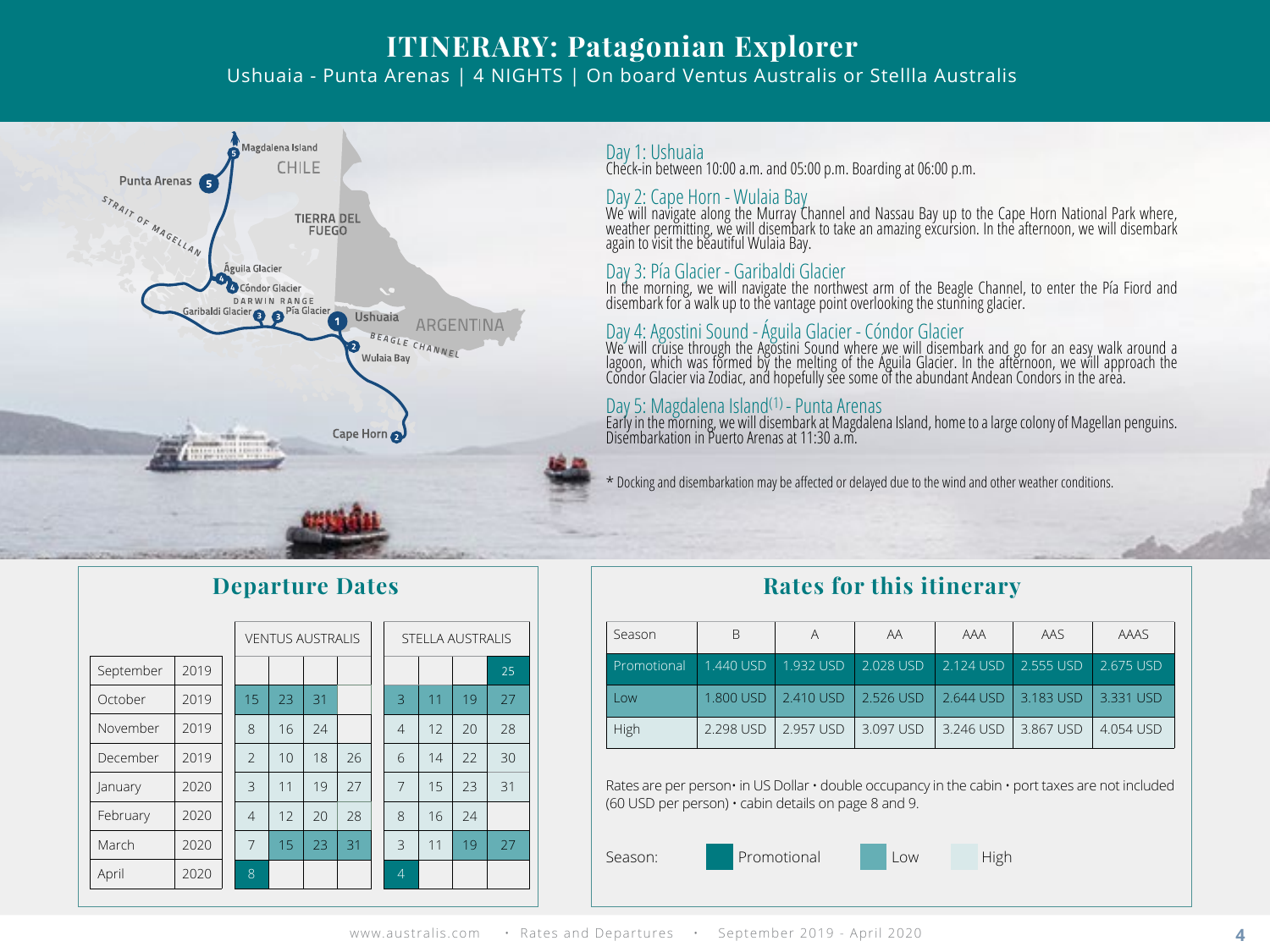## **ITINERARY: Darwin's Route from Punta Arenas**

Punta Arenas - Ushuaia - Punta Arenas | 8 NIGHTS | On board Ventus Australis or Stellla Australis



#### Day 1: Punta Arenas

Check in between 1:00 PM and 5:00 PM in Punta Arenas. Boarding at 6:00 PM.

#### Day 2: Ainsworth Bay - Tuckers Islets<sup>(1)</sup>

We will navigate across Almirantazgo sound until arriving at the surroundings of Marinelli Glacier, in Ainsworth Bay. In the afternoon we will visit Tuckers Islets on Zodiac boats, from which you can see Magellanic Penguins and cormorants.

#### Day 3: Pía Glacier - Glaciers Avenue

We will go on an excursion to a lookout to observe Pía Glacier in all its magnificence. We will continue navigating across the majestic landscapes of the «Glaciers Avenue»

### Day 4: Cape Horn - Wulaia Bay

We will navigate through Murray channel to arrive at Cabo de Hornos National Park, where we will disembark, weather permitting. During the afternoon we will arrive at Wulaia Bay.

#### Day 5: Ushuaia

Arrival at the city of Ushuaia. Disembarkation at 8:30 AM. Free half day. Boarding at 5:30 PM.

#### Day 6: Cape Horn - Wulaia Bay

We will navigate up to Cabo de Hornos National Park, where we will disembark, weather permitting. Arrival at Wulaia Bay during the afternoon.

#### Day 7: Pía Glacier – Garibaldi Glacier

In the morning we will navigate across the northeast arm of Beagle Channel to disembark at Pía fjord. During the afternoon we will enter the Garibaldi fjord to appreciate the glacier bearing the same name from the ship.

#### Day 8: Agostini Sound – Águila Glacier – Cóndor Glacier

In the morning we will navigate in Agostini Sound and disembark to go on a soft trek to Águila Glacier. In the afternoon we will disembark again, this time on Zodiac boats, to get closer to Cóndor Glacier.

#### Day 9: Magdalena Island (1) - Punta Arenas

Early in the morning we will disembark in Magdalena Island, where we will find an immense colony of Magellanic Penguins. Disembarkation in Punta Arenas at 11:30 AM, approximately\*.

\* La recalada y posterior desembarco podrían verse afectados o atrasados a causa del viento y las condiciones climáticas.

### **Departure Dates**

|           |      |                | <b>VENTUS AUSTRALIS</b> |    |    |    | <b>STELLA AUSTRALIS</b> |    |    |    |
|-----------|------|----------------|-------------------------|----|----|----|-------------------------|----|----|----|
| September | 2019 |                |                         |    |    |    |                         |    | 21 | 29 |
| October   | 2019 | 11             |                         | 19 | 27 |    | $\overline{7}$          | 15 | 23 | 31 |
| November  | 2019 | $\overline{4}$ |                         | 12 | 20 | 28 | 8                       | 16 | 24 |    |
| December  | 2019 | 6              |                         | 14 | 22 | 30 | $\mathcal{P}$           | 10 | 18 | 26 |
| January   | 2020 | 7              |                         | 15 | 23 | 31 | 3                       | 11 | 19 | 27 |
| February  | 2020 | 8              |                         | 16 | 24 |    | 4                       | 12 | 20 | 28 |
| March     | 2020 | 3              |                         | 11 | 19 | 27 | 7                       | 15 | 23 | 31 |
| April     | 2020 | 4              |                         |    |    |    |                         |    |    |    |

### **Rates for this itinerary**

| Season      |                     |           | AA                    | AAA       | AAS       | AAAS      |
|-------------|---------------------|-----------|-----------------------|-----------|-----------|-----------|
| Promotional | 2.592 USD 3.478 USD |           | $\parallel$ 3.650 USD | 3.823 USD | 4.599 USD | 4.815 USD |
| Low         | 3.240 USD           | 4.338 USD | 4.547 USD             | 4.759 USD | 5.729 USD | 5.996 USD |
| High        | 4.136 USD           | 5.323 USD | 5.575 USD             | 5.843 USD | 6.961 USD | 7.297 USD |

Rates are per person $\cdot$  in US Dollar  $\cdot$  double occupancy in the cabin  $\cdot$  port taxes are not included (70 USD per person) • cabin details on page 8 and 9.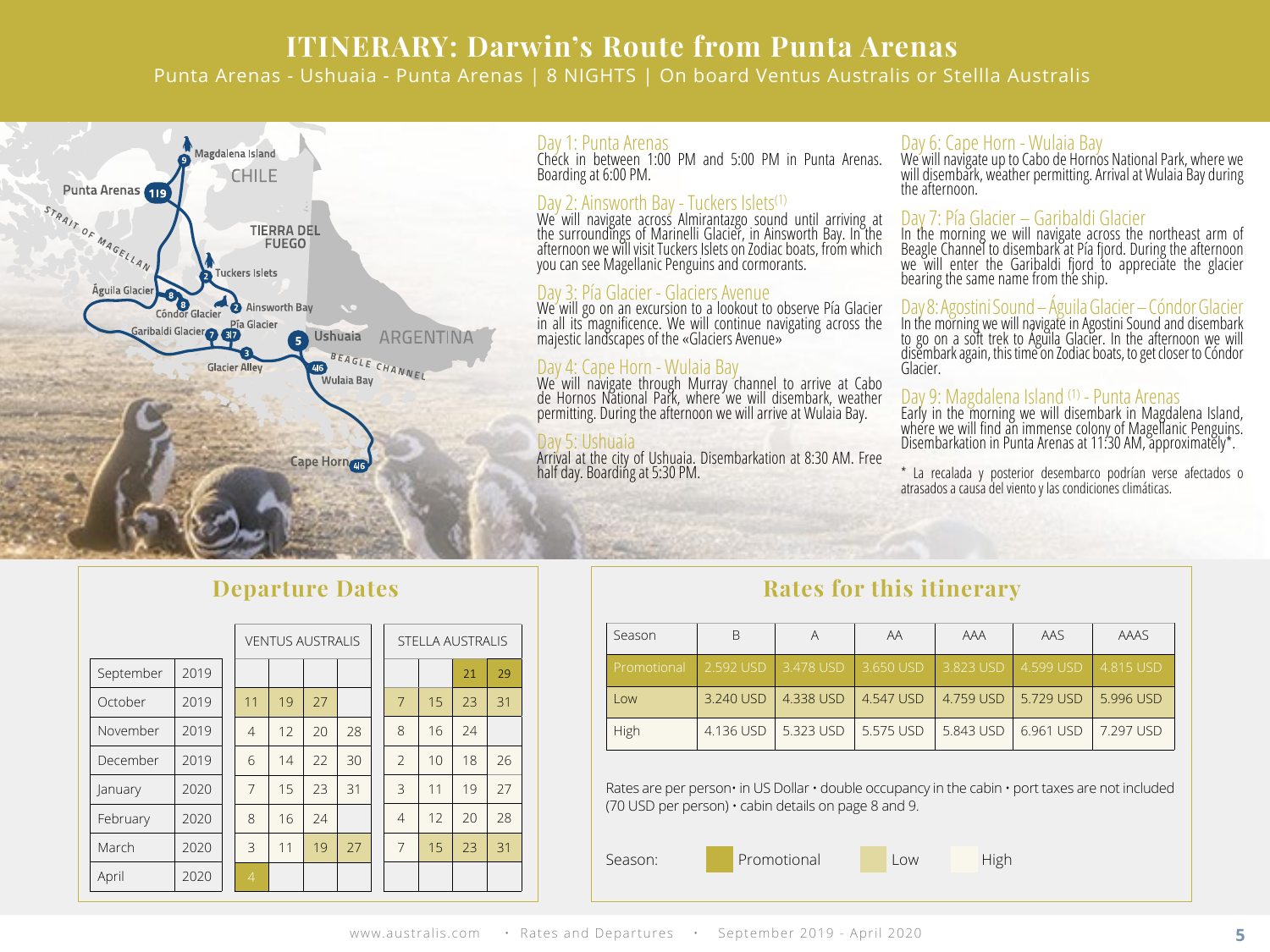## **ITINERARY: Darwin's Route from Ushuaia** Ushuaia - Punta Arenas - Ushuaia | 8 NIGHTS | On board Ventus Australis or Stellla Australis



### Day 1: Ushuaia

Check in between 10:00 AM and 5:00 PM. Boarding at 6:00 PM.

Day 2: Cape Horn - Wulaia Bay We will navigate through Murray channel to arrive at Cabo de Hornos National Park, where we will disembark, weather permitting. During the afternoon we will arrive at Wulaia Bay.

### Day 3: Pía Glacier – Garibaldi Glacier

In the morning we will navigate across the northeast arm of Beagle Channel to disembark at Pía fjord. During the afternoon we will enter the Garibaldi fjord to appreciate the glacier bearing the same name from the ship.

# Day 4: Agostini Sound - Águila Glacier – Cóndor<br>Glacier<br>In the morning we will navigate in Agostini Sound and

disembark to go on a soft trek to Águila Glacier. In the afternoon we will disembark again, this time on Zodiac boats, to get closer to Cóndor Glacier.

Day 5: Magdalena Island(1) - Punta Arenas Early in the morning we will disembark in Magdalena Island, where we will find an immense colony of Magellanic Penguins. Disembarkation in Punta Arenas at 11:30 AM. Boarding at 6:00 PM.

Day 6: Ainsworth Bay - Tuckers Islets(1) We will navigate across Almirantazgo sound until arriving at the surroundings of Marinelli Glacier, in Ainsworth Bay. In the afternoon we will visit Tuckers Islets on Zodiac boats, from which you can see Magellanic Penguins and cormorants.

#### Day 7: Pía Glacier - Glaciers Avenue

We will go on an excursion to a lookout to observe Pía Glacier in all its magnitude. We will continue navigating across the majestic landscapes of the «Glaciers Avenue».

#### Day 8: Cape Horn - Wulaia Bay

wind and other weather conditions.

We will navigate to Cabo de Hornos National Park, where we we will disembark, weather permitting. During the afternoon we will arrive at Wulaia Bay.

#### Day 9: Ushuaia

Arrival in the city of Ushuaia. Disembarkation at 8:30 AM, approximately\*.

\* Docking and disembarkation may be affected or delayed due to the

### **Departures Dates**

|           |      |                | <b>VENTUS AUSTRALIS</b> |    |    |    | <b>STELLA AUSTRALIS</b> |    |    |    |
|-----------|------|----------------|-------------------------|----|----|----|-------------------------|----|----|----|
| September | 2019 |                |                         |    |    |    |                         |    |    | 25 |
| October   | 2019 | 15             |                         | 23 | 31 |    | 3                       | 11 | 19 | 17 |
| November  | 2019 | 8              |                         | 16 | 24 |    | $\overline{4}$          | 12 | 20 | 28 |
| December  | 2019 | $\mathcal{P}$  |                         | 10 | 18 | 26 | 6                       | 14 | 22 | 30 |
| January   | 2020 | 3              |                         | 11 | 19 | 27 | 7                       | 15 | 23 | 31 |
| February  | 2020 | $\overline{4}$ |                         | 12 | 20 | 28 | 8                       | 16 | 24 |    |
| March     | 2020 | $\overline{7}$ |                         | 15 | 23 | 31 | 3                       | 11 | 19 | 27 |
| April     | 2020 |                |                         |    |    |    | $\overline{4}$          |    |    |    |

| Rates for this itinerary<br>Season<br>AAS<br>AAA<br>ΑA |             |                    |                                      |             |           |                                     |
|--------------------------------------------------------|-------------|--------------------|--------------------------------------|-------------|-----------|-------------------------------------|
|                                                        |             |                    |                                      |             |           | <b>AAAS</b>                         |
| <b>DESCRIPTION</b>                                     | $2.5021100$ | $2.470 \times 100$ | $\begin{array}{c} \n \big\downarrow$ | $2.022110D$ | 1.500110D | $A$ $\cap$ $A$ $\sqsubset$ $\sqcup$ |

| Promotional 2.592 USD 3.478 USD 3.650 USD 3.823 USD 4.599 USD 4.815 USD |                                   |                                                                       |                                   |  |
|-------------------------------------------------------------------------|-----------------------------------|-----------------------------------------------------------------------|-----------------------------------|--|
| Low                                                                     |                                   | 3.240 USD   4.338 USD   4.547 USD   4.759 USD   5.729 USD   5.996 USD |                                   |  |
| High                                                                    | 4.136 USD 1 5.323 USD 1 5.575 USD |                                                                       | 5.843 USD   6.961 USD   7.297 USD |  |

Rates are per person• in US Dollar  $\cdot$  double occupancy in the cabin  $\cdot$  port taxes are not included (70 USD per person) • cabin details on page 8 and 9.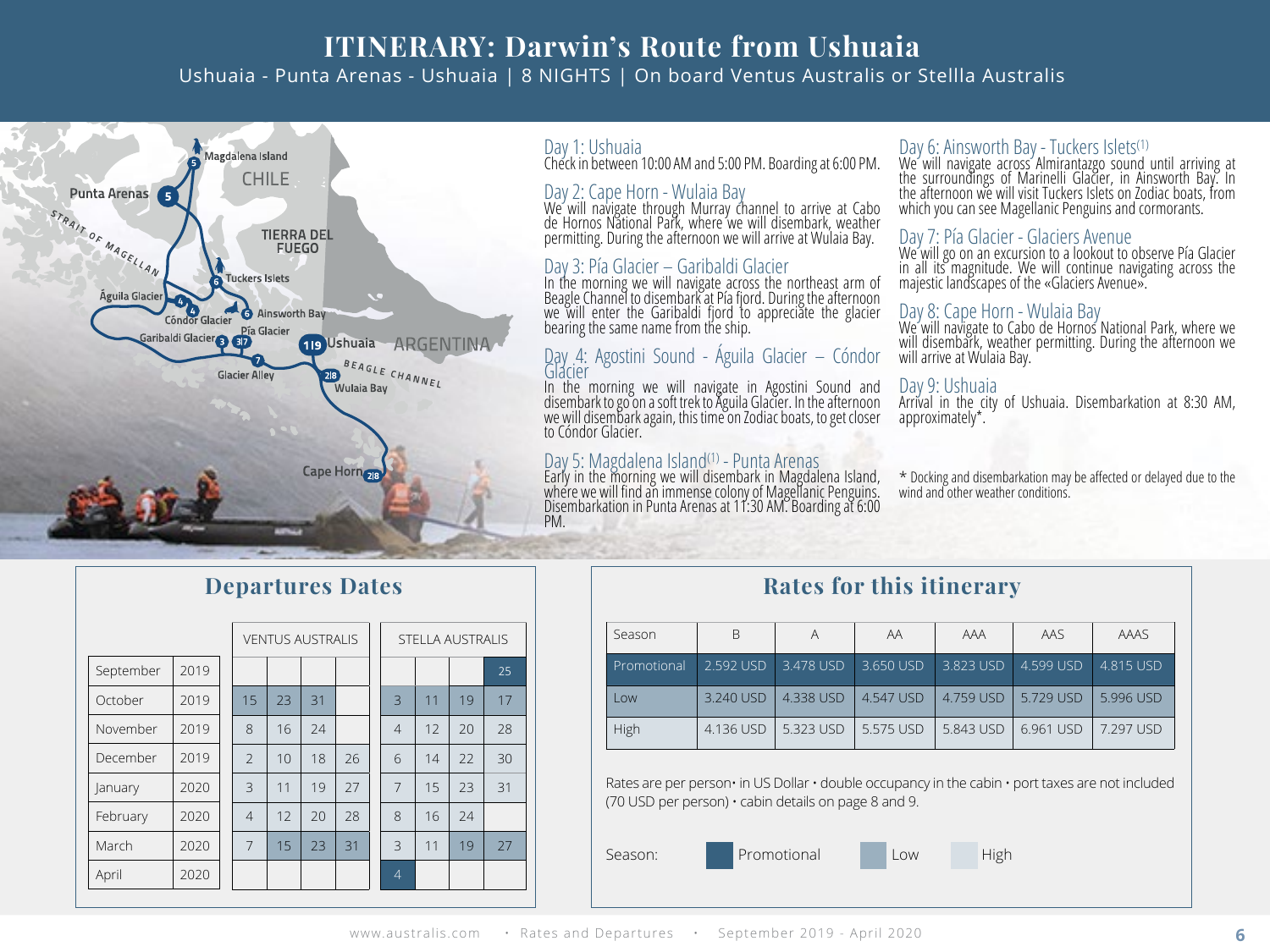## **ITINERARY: Gauchos, Penguins and Glaciers**

Punta Arenas - Ushuaia - Punta Arenas | 6 NIGHTS | 2 nights on the mainland + 4 nights on board Ventus Australis or Stellla Australis



#### Day 1: Punta Arenas

Reception and transfer from Punta Arenas Airport to Cabo de Hornos Hotel or similar hotel, dinner, and accommodation.

Day 2: Porvenir - Pingüino Rey - Río Grande<br>Breakfast. Transfer from Punta Arenas to Tierra del Fuego,<br>crossing the Magellan Strait on a ferry, city tour in Porvenir<br>including visit to a museum, excursion to Pingüino Rey P

Day 3: Gauchos - Ushuaia - Cruise Departure<br>Breakfast. Visit to traditional Estancia (ranch), where you will<br>have a true Gaucho experience with a Patagonian Asado.<br>The trip continues passing through the town of Tolhuin and system.

Day 4: Cape Horn - Wulaia Bay<br>Navigate across Murray Channel and Nassau bay to arrive at<br>Cabo de Hornos National Park, where you will disembark,<br>weather permitting. The mythical Cape Horn is known as the<br>world's end, and w 2005. In the afternoon, disembark at Wulaia Bay, a historical

site that offers a visual spectacle of great beauty due to its vegetation and geography. After a walk through the Magellanic forest, arrive at a lookout.

Day 5: Pía Glacier - Garibaldi Glacier<br>In the morning go on an excursion to the lookout, to observe<br>the Pía Glacier, whose main arm stretches from the heights<br>of the mountain range to the sea. In the afternoon enter the<br>Ga from the ship.

#### Day 6: Águila Glacier - Cóndor Glacier

In the morning disembark to go on a soft trek around a lagoon<br>formed by the melting of Águila Glacier, which you will be<br>facing during the excursion. In the afternoon navigate on<br>zodiac boats and approach Condor glacier.

#### Day 7: Magdalena Island(1) - Punta Arenas

Disémbark at Magdalena Island early in the morning, weather<br>permitting. During the trek to the lighthouse, observe an<br>immense colony of Magellanic penguins. Arrive in Punta<br>Arenas, disembarking at approximately 11:30 hours to the airport.

\* Docking and disembarkation may be affected or delayed due to the wind and weather conditions.

| <b>Departure Dates</b> |      |  |                         |    |    |    |  |                  |               |    |    |
|------------------------|------|--|-------------------------|----|----|----|--|------------------|---------------|----|----|
|                        |      |  | <b>VENTUS AUSTRALIS</b> |    |    |    |  | STELLA AUSTRALIS |               |    |    |
| September              | 2019 |  |                         |    |    |    |  |                  |               | 19 | 27 |
| October                | 2019 |  | Q                       | 17 | 25 |    |  | 5                | 13            | 21 | 29 |
| November               | 2019 |  | $\mathcal{P}$           | 10 | 18 | 26 |  | 6                | 14            | 22 | 30 |
| December               | 2019 |  | $\overline{4}$          | 12 | 20 | 28 |  | 8                | 16            | 24 |    |
| January                | 2020 |  | 5                       | 13 | 21 | 29 |  | $\overline{1}$   | $\mathcal{Q}$ | 17 | 25 |
| February               | 2020 |  | 6                       | 14 | 22 |    |  | $\mathfrak{D}$   | 10            | 18 | 26 |
| March                  | 2020 |  | 1                       | 9  | 17 | 25 |  | 5                | 13            | 21 | 29 |
| April                  | 2020 |  | $\overline{2}$          |    |    |    |  |                  |               |    |    |

### **Rates for this itinerary**

#### **MAINLAND (2 nights)**

| USD<br>Passengers<br>2.580<br>2 passengers<br>1.867<br>3 passengers<br>1.600<br>4 passengers<br>1.467<br>5 passengers<br>1.320<br>6 passengers<br>1.267<br>7 passengers<br>1.173<br>8 passengers |  |
|--------------------------------------------------------------------------------------------------------------------------------------------------------------------------------------------------|--|
|                                                                                                                                                                                                  |  |
|                                                                                                                                                                                                  |  |
|                                                                                                                                                                                                  |  |
|                                                                                                                                                                                                  |  |
|                                                                                                                                                                                                  |  |
|                                                                                                                                                                                                  |  |
|                                                                                                                                                                                                  |  |
|                                                                                                                                                                                                  |  |

#### **ON BOARD VENTUS or STELLA AUSTRALIS (4 nights)**

| Season      | B         | А                                 | AA        | AAA                 | AAS         | AAAS         |
|-------------|-----------|-----------------------------------|-----------|---------------------|-------------|--------------|
| Promotional | 1.440 USD | $\parallel$ 1.932 USD $\parallel$ |           | 2.028 USD 2.124 USD | 2.555 USD   | $-2.675$ USD |
| l ow        | 1.800 USD | 2.410 USD                         | 2.526 USD | 2.644 USD           | $3.183$ USD | 3.331 USD    |
| High        | 2.298 USD | 2.957 USD                         | 3.097 USD | 3.246 USD           | 3.867 USD   | 4.054 USD    |

Rates are per person• in US Dollar • double occupancy in the cabin • port taxes are not included (60 USD per person) • cabin details on page 8 and 9.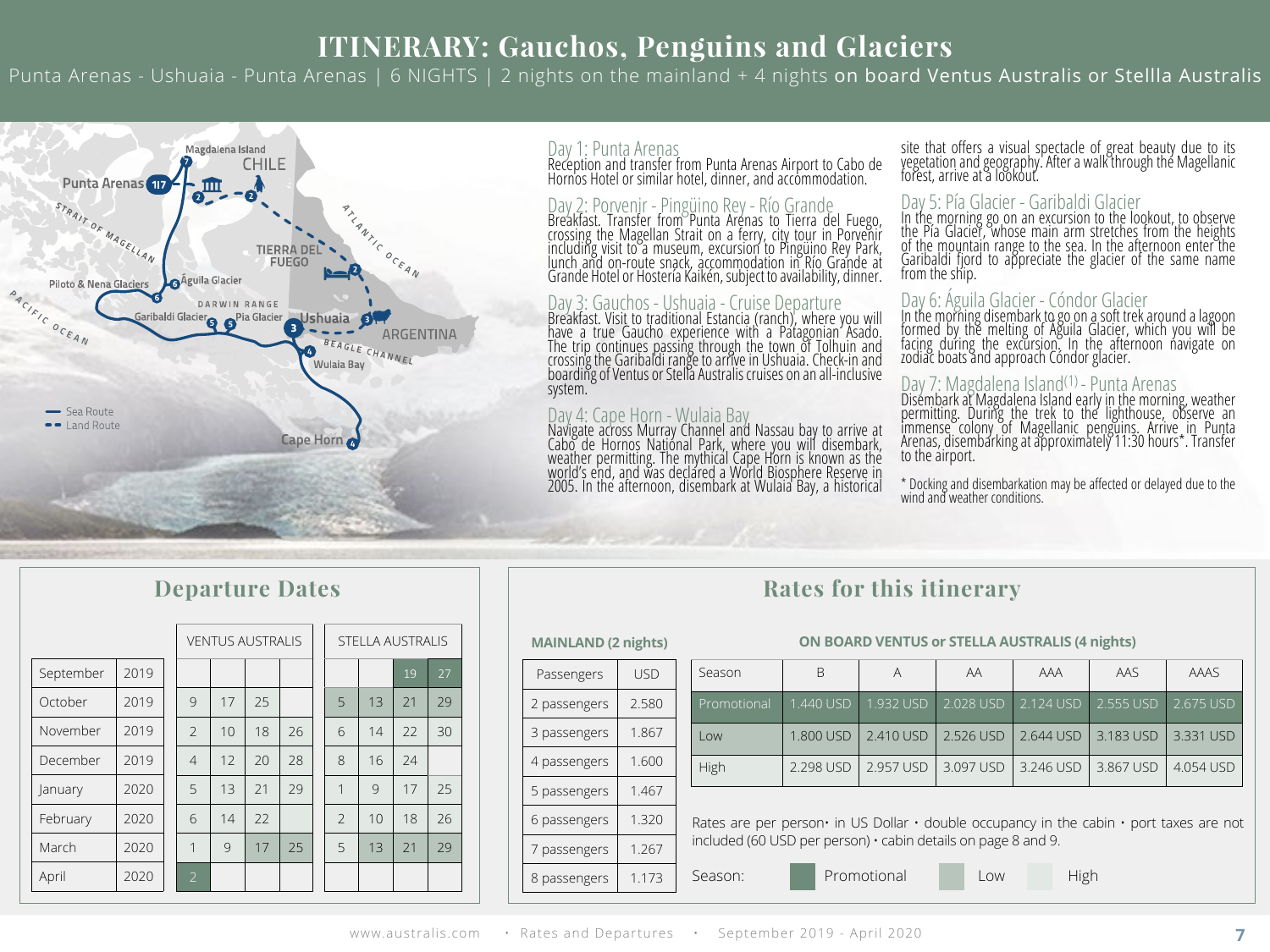## **Ventus Australis and Stella Australis**

Deck Plans





The Stella Australis, Latin for "Southern Star", was built in 2010 and is especially designed to navigate the Patagonian channels.



Ventus Australis, Latin for "Southern Wind", is the latest addition to the Australis fleet. It has been navigating with us since January 2018.

Its size, capacity, and design are identical to those of Stella Australis.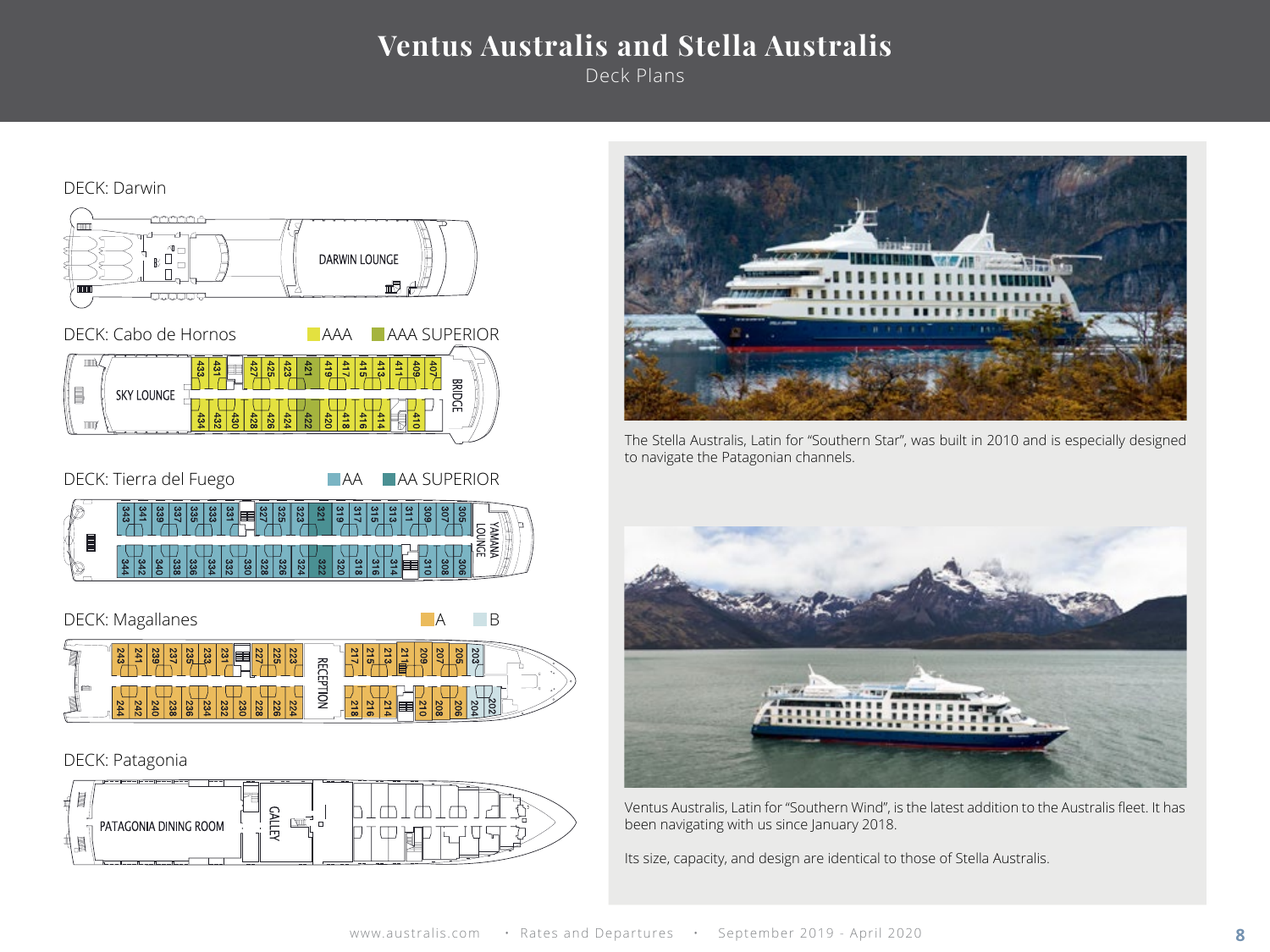## **Ventus Australis and Stella Australis**

Cabin details



#### **CABIN B**

Exterior cabin (16 m2) located on the **second deck**, with a panoramic window and a private bathroom.

Available with: 2 twin beds

Reference photo, Stella Australis



#### **CABIN A**

Exterior cabin (16 m2) located on the **second deck**, with a panoramic window and a private bathroom.

Available with: 2 twins and 1 double bed.

Reference photo, Ventus Australis



#### **CABIN AA**

Exterior cabin (16 m2) located on the **third deck**, with a panoramic window and a private bathroom.

Available with: 2 twins and 1 double bed Reference photo, Ventus Australis

#### **CABIN AAA**

Exterior cabin (16 m2) located on the **fourth deck**, with a panoramic window and a private bathroom.

Available with: 2 twins and 1 double bed



#### **CABIN AA SUPERIOR**

Exterior cabin (20 m2) located on the **third deck**, with a panoramic window and a private bathroom.

Available with: 1 double bed

Reference photo, Stella Australis

#### **CABIN AAA SUPERIOR**

Exterior cabin (20 m2) located on the **fourth deck**, with a panoramic window and a private bathroom.

Available with: 1 double bed

\* Twin bed: 105 x 190 cm \* Double bed: 160 x 190 cm \* Superior Double bed: 160 x 190 cm All cabins have independent heating, safe box, and hairdryer.